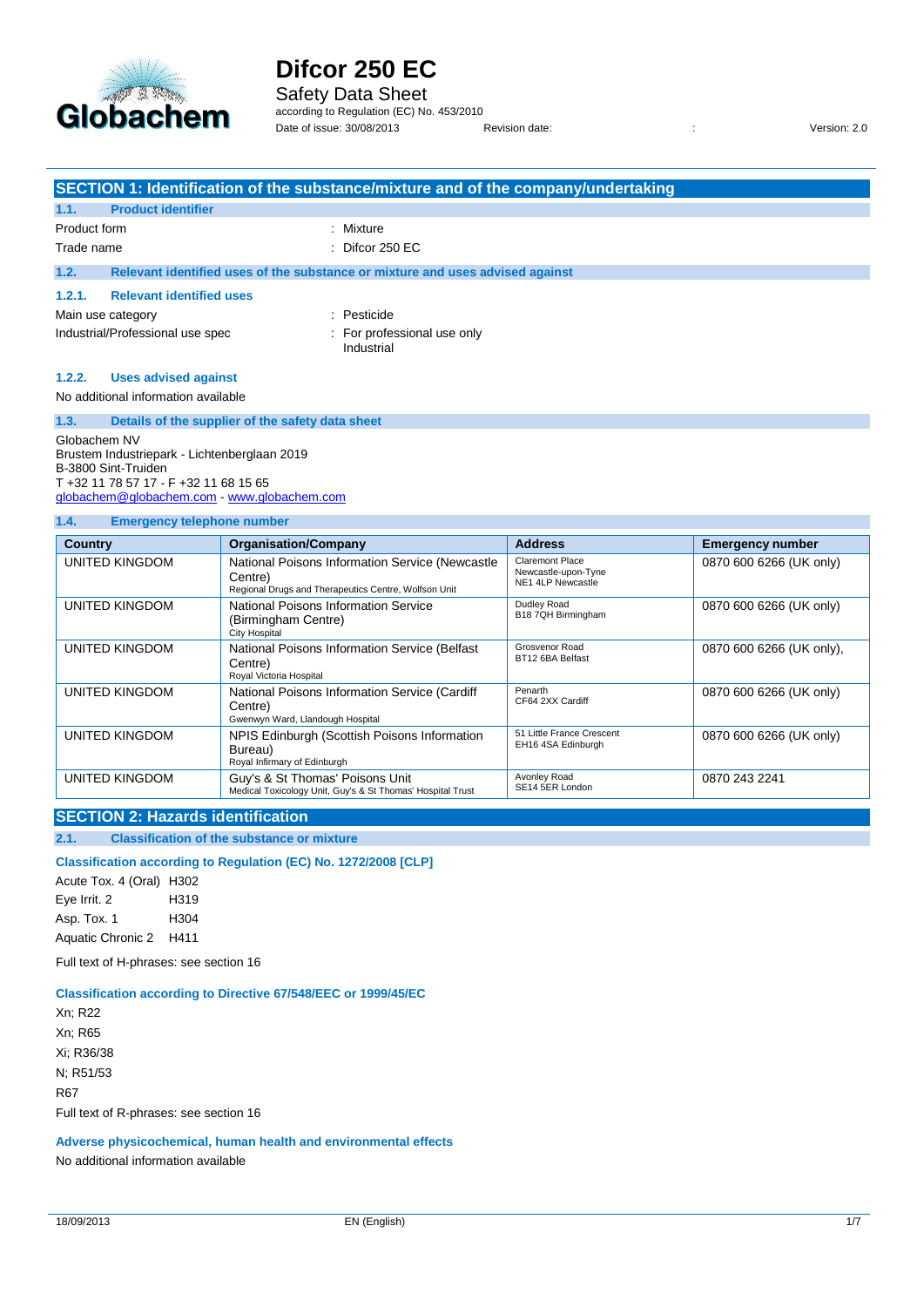Safety Data Sheet

according to Regulation (EC) No. 453/2010

**2.2. Label elements**

#### **Labelling according to Regulation (EC) No. 1272/2008 [CLP]**

| Hazard pictograms (CLP)        | GHS08<br>GHS07<br>GHS09                                                                                                                                                                                                                                                                                                                       |
|--------------------------------|-----------------------------------------------------------------------------------------------------------------------------------------------------------------------------------------------------------------------------------------------------------------------------------------------------------------------------------------------|
| Signal word (CLP)              | Danger                                                                                                                                                                                                                                                                                                                                        |
| Hazard statements (CLP)        | : H302 - Harmful if swallowed<br>H304 - May be fatal if swallowed and enters airways<br>H319 - Causes serious eye irritation<br>H411 - Toxic to aquatic life with long lasting effects                                                                                                                                                        |
| Precautionary statements (CLP) | : P102 - Keep out of reach of children<br>P280 - Wear eye protection<br>P301+P310 - IF SWALLOWED: immediately call a POISON CENTER or doctor/physician<br>P331 - Do NOT induce vomiting<br>P337+P313 - If eye irritation persists: Get medical advice/attention<br>P501 - Dispose of contents/container in accordance to National regulations |
| EUH phrases                    | : EUH401 - To avoid risks to human health and the environment, comply with the instructions for<br>use                                                                                                                                                                                                                                        |
| 2.3.<br><b>Other hazards</b>   |                                                                                                                                                                                                                                                                                                                                               |

PBT: not relevant – no registration required vPvB: not relevant – no registration required

#### **SECTION 3: Composition/information on ingredients**

#### **3.1. Substances**

Not applicable

#### **3.2. Mixture Name Product identifier % Classification according to Directive 67/548/EEC** Difenoconazole 23,58 Xn; R22<br>N; R50/53 **Name Product identifier % Classification according to Regulation (EC) No. 1272/2008 [CLP]** Difenoconazole **CAS No. 23,58** Acute Tox. 4 (Oral), H302 Aquatic Chronic 2, H411

Full text of R-, H- and EUH-phrases: see section 16

| <b>SECTION 4: First aid measures</b>                                               |                                                                                                                                    |  |
|------------------------------------------------------------------------------------|------------------------------------------------------------------------------------------------------------------------------------|--|
| <b>Description of first aid measures</b><br>4.1.                                   |                                                                                                                                    |  |
| First-aid measures general                                                         | Never give anything by mouth to an unconscious person. If you feel unwell, seek medical advice<br>(show the label where possible). |  |
| First-aid measures after inhalation                                                | : Assure fresh air breathing. Allow the victim to rest.                                                                            |  |
| First-aid measures after skin contact                                              | Remove affected clothing and wash all exposed skin area with mild soap and water, followed by<br>warm water rinse.                 |  |
| First-aid measures after eye contact                                               | Rinse immediately with plenty of water. Obtain medical attention if pain, blinking or redness<br>persist.                          |  |
| First-aid measures after ingestion                                                 | : Rinse mouth. Do NOT induce vomiting. Obtain emergency medical attention.                                                         |  |
| 4.2.<br>Most important symptoms and effects, both acute and delayed                |                                                                                                                                    |  |
| Symptoms/injuries                                                                  | : Not expected to present a significant hazard under anticipated conditions of normal use.                                         |  |
| Indication of any immediate medical attention and special treatment needed<br>4.3. |                                                                                                                                    |  |
| No additional information available                                                |                                                                                                                                    |  |
| <b>SECTION 5: Firefighting measures</b>                                            |                                                                                                                                    |  |
| 5.1.<br><b>Extinguishing media</b>                                                 |                                                                                                                                    |  |
| Suitable extinguishing media                                                       | : Foam. Dry powder. Carbon dioxide. Water spray. Sand.                                                                             |  |
| Unsuitable extinguishing media                                                     | : Do not use a heavy water stream.                                                                                                 |  |
| 5.2.<br>Special hazards arising from the substance or mixture                      |                                                                                                                                    |  |
| No additional information available                                                |                                                                                                                                    |  |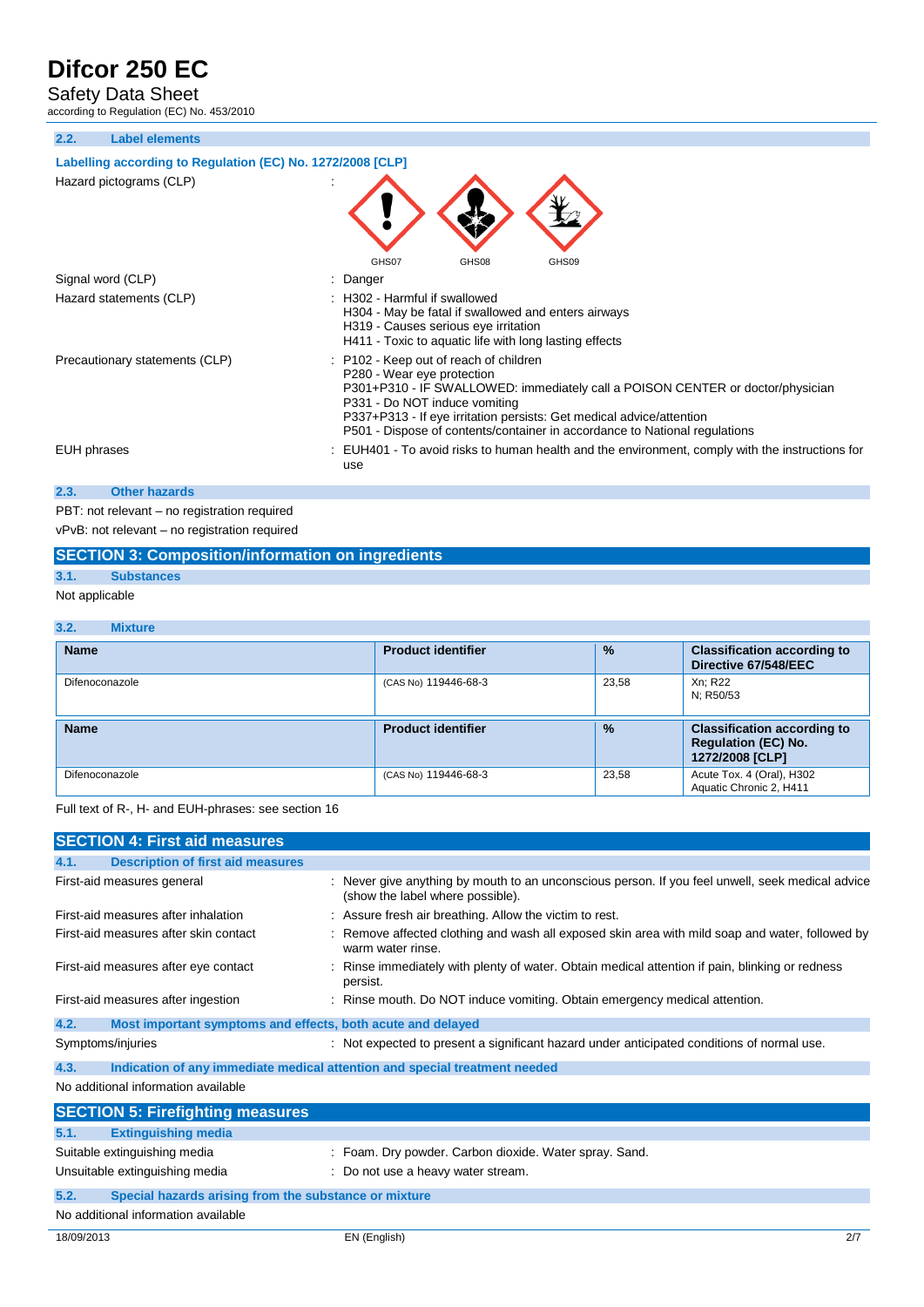## Safety Data Sheet

-<br>Jo. 453/2010

|                                                                   | according to Regulation (EC) No. 453/2010                           |  |                                                                                                                                                                                                        |
|-------------------------------------------------------------------|---------------------------------------------------------------------|--|--------------------------------------------------------------------------------------------------------------------------------------------------------------------------------------------------------|
| 5.3.                                                              | <b>Advice for firefighters</b>                                      |  |                                                                                                                                                                                                        |
| Firefighting instructions                                         |                                                                     |  | : Use water spray or fog for cooling exposed containers. Exercise caution when fighting any<br>chemical fire. Avoid (reject) fire-fighting water to enter environment.                                 |
|                                                                   | Protection during firefighting                                      |  | Do not enter fire area without proper protective equipment, including respiratory protection.                                                                                                          |
|                                                                   | <b>SECTION 6: Accidental release measures</b>                       |  |                                                                                                                                                                                                        |
| 6.1.                                                              | Personal precautions, protective equipment and emergency procedures |  |                                                                                                                                                                                                        |
| 6.1.1.                                                            | For non-emergency personnel                                         |  |                                                                                                                                                                                                        |
| <b>Emergency procedures</b>                                       |                                                                     |  | : Evacuate unnecessary personnel.                                                                                                                                                                      |
| 6.1.2.                                                            | For emergency responders                                            |  |                                                                                                                                                                                                        |
| Protective equipment                                              |                                                                     |  | Equip cleanup crew with proper protection.                                                                                                                                                             |
| Emergency procedures                                              |                                                                     |  | : Ventilate area.                                                                                                                                                                                      |
| 6.2.                                                              | <b>Environmental precautions</b>                                    |  |                                                                                                                                                                                                        |
|                                                                   |                                                                     |  | Prevent entry to sewers and public waters. Notify authorities if liquid enters sewers or public waters.                                                                                                |
| 6.3.                                                              | Methods and material for containment and cleaning up                |  |                                                                                                                                                                                                        |
| Methods for cleaning up                                           |                                                                     |  | : Soak up spills with inert solids, such as clay or diatomaceous earth as soon as possible. Collect<br>spillage. Store away from other materials.                                                      |
| 6.4.                                                              | <b>Reference to other sections</b>                                  |  |                                                                                                                                                                                                        |
|                                                                   | See Heading 8. Exposure controls and personal protection.           |  |                                                                                                                                                                                                        |
|                                                                   | <b>SECTION 7: Handling and storage</b>                              |  |                                                                                                                                                                                                        |
| 7.1.                                                              | <b>Precautions for safe handling</b>                                |  |                                                                                                                                                                                                        |
|                                                                   | Precautions for safe handling                                       |  | : Wash hands and other exposed areas with mild soap and water before eating, drinking or<br>smoking and when leaving work. Provide good ventilation in process area to prevent formation of<br>vapour. |
| 7.2.                                                              | Conditions for safe storage, including any incompatibilities        |  |                                                                                                                                                                                                        |
| Storage conditions                                                |                                                                     |  | : Keep only in the original container in a cool, well ventilated place away from : Direct sunlight.<br>Keep container closed when not in use.                                                          |
| Incompatible products                                             |                                                                     |  | Strong bases. Strong acids.                                                                                                                                                                            |
| : Sources of ignition. Direct sunlight.<br>Incompatible materials |                                                                     |  |                                                                                                                                                                                                        |
|                                                                   |                                                                     |  |                                                                                                                                                                                                        |

**7.3. Specific end use(s)**

No additional information available

## **SECTION 8: Exposure controls/personal protection 8.1. Control parameters** No additional information available

| : Avoid all unnecessary exposure.        |
|------------------------------------------|
| : Wear protective gloves.                |
| : Chemical goggles or safety glasses.    |
| : Wear appropriate mask.                 |
| : Do not eat, drink or smoke during use. |
|                                          |

## **SECTION 9: Physical and chemical properties**

| 9.1. |  | Information on basic physical and chemical properties |  |
|------|--|-------------------------------------------------------|--|
|      |  |                                                       |  |

| Physical state                             | : Liquid                       |
|--------------------------------------------|--------------------------------|
| Colour                                     | : light brown. light yellow.   |
| Odour                                      | : characteristic.              |
| Odour threshold                            | $\therefore$ No data available |
| рH                                         | $\therefore$ No data available |
| pH solution                                | $:6.51\%$                      |
| Relative evaporation rate (butylacetate=1) | : No data available            |
| Melting point                              | $\therefore$ No data available |
| Freezing point                             | $\therefore$ No data available |
| Boiling point                              | : No data available            |
| Flash point                                | : 75 °C                        |
| Self ignition temperature                  | : $>260 °C$                    |
|                                            |                                |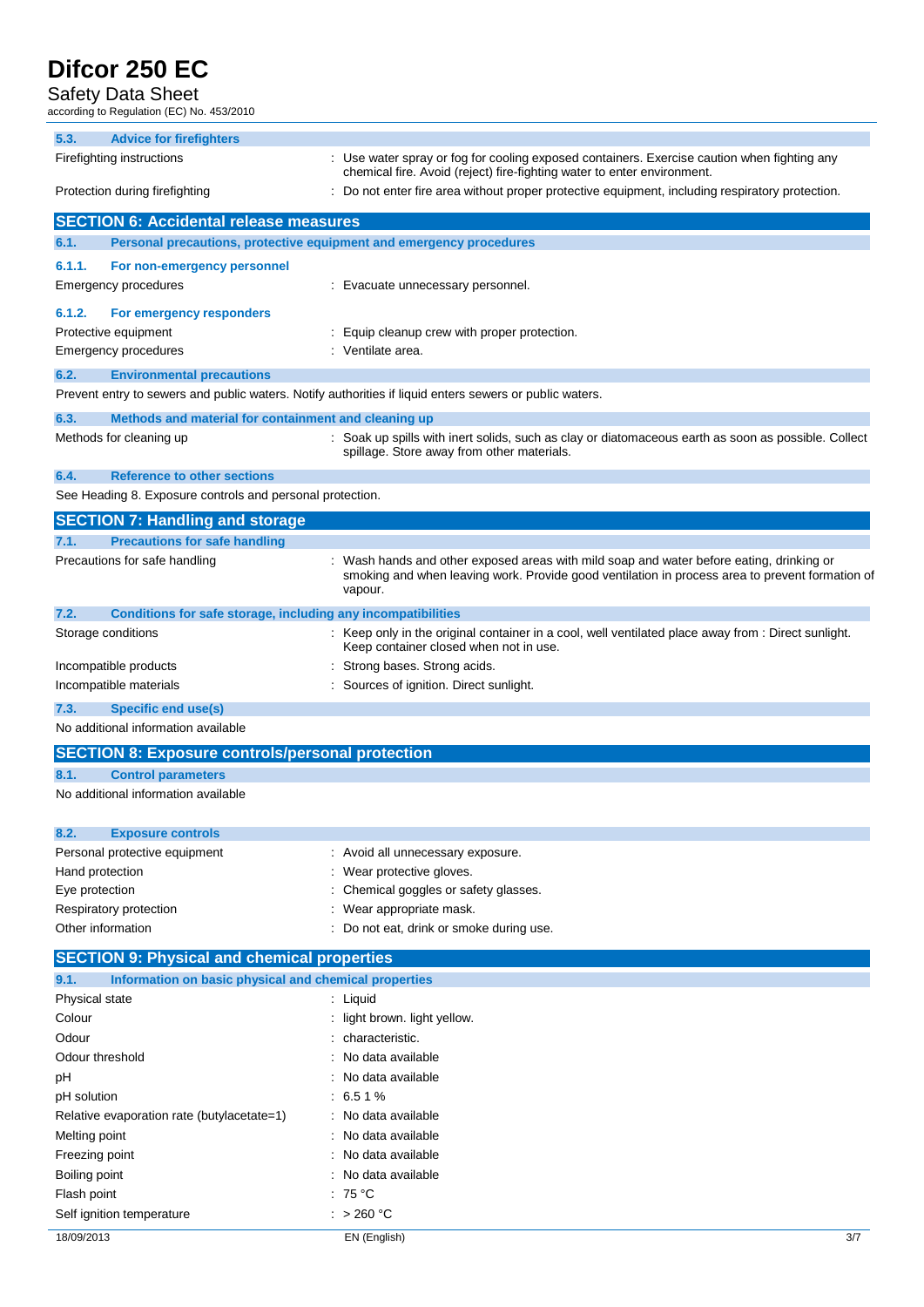## Safety Data Sheet

according to Regulation (EC) No. 453/2010

| Decomposition temperature        | : No data available |
|----------------------------------|---------------------|
| Flammability (solid, gas)        | : Non flammable     |
| Vapour pressure                  | : No data available |
| Relative vapour density at 20 °C | : No data available |
| Relative density                 | : 1.06              |
| Solubility                       | : No data available |
| Log Pow                          | : No data available |
| Log Kow                          | : No data available |
| Viscosity, kinematic             | : No data available |
| Viscosity, dynamic               | : No data available |
| <b>Explosive properties</b>      | : No data available |
| Oxidising properties             | : No data available |
| Explosive limits                 | : No data available |

#### **9.2. Other information**

No additional information available

|                  | <b>SECTION 10: Stability and reactivity</b>          |  |  |
|------------------|------------------------------------------------------|--|--|
| 10.1.            | <b>Reactivity</b>                                    |  |  |
|                  | No additional information available                  |  |  |
| 10.2.            | <b>Chemical stability</b>                            |  |  |
| Not established. |                                                      |  |  |
| 10.3.            | <b>Possibility of hazardous reactions</b>            |  |  |
| Not established. |                                                      |  |  |
| 10.4.            | <b>Conditions to avoid</b>                           |  |  |
|                  | Direct sunlight. Extremely high or low temperatures. |  |  |
| 10.5.            | <b>Incompatible materials</b>                        |  |  |
|                  | Strong acids. Strong bases.                          |  |  |

#### **10.6. Hazardous decomposition products**

fume. Carbon monoxide. Carbon dioxide.

| <b>SECTION 11: Toxicological information</b>     |                                                                                      |  |  |
|--------------------------------------------------|--------------------------------------------------------------------------------------|--|--|
| 11.1.<br>Information on toxicological effects    |                                                                                      |  |  |
| : Harmful if swallowed.<br>Acute toxicity        |                                                                                      |  |  |
| Difcor 250 EC                                    |                                                                                      |  |  |
| LD50 oral rat                                    | 200 - 2000 mg/kg                                                                     |  |  |
| LD50 dermal rat                                  | > 2000 mg/kg                                                                         |  |  |
| ATE (oral)                                       | 500,000 mg/kg bodyweight                                                             |  |  |
| Difenoconazole (119446-68-3)                     |                                                                                      |  |  |
| LD50 oral rat                                    | 300 - 2000 mg/kg                                                                     |  |  |
| LD50 dermal rabbit                               | > 2000 mg/kg                                                                         |  |  |
| LC50 inhalation rat (mg/l)                       | $> 3.3$ mg/l/4h                                                                      |  |  |
| ATE (oral)                                       | 500,000 mg/kg bodyweight                                                             |  |  |
| Skin corrosion/irritation                        | : Not classified<br>Based on available data, the classification criteria are not met |  |  |
| Serious eye damage/irritation                    | Causes serious eye irritation.                                                       |  |  |
| Respiratory or skin sensitisation                | Not classified                                                                       |  |  |
|                                                  | Based on available data, the classification criteria are not met                     |  |  |
| Germ cell mutagenicity                           | Not classified                                                                       |  |  |
|                                                  | Based on available data, the classification criteria are not met                     |  |  |
| Carcinogenicity                                  | Not classified                                                                       |  |  |
|                                                  | Based on available data, the classification criteria are not met                     |  |  |
|                                                  |                                                                                      |  |  |
| Reproductive toxicity                            | Not classified                                                                       |  |  |
|                                                  | Based on available data, the classification criteria are not met                     |  |  |
| Specific target organ toxicity (single exposure) | : Not classified                                                                     |  |  |
|                                                  | Based on available data, the classification criteria are not met                     |  |  |
|                                                  |                                                                                      |  |  |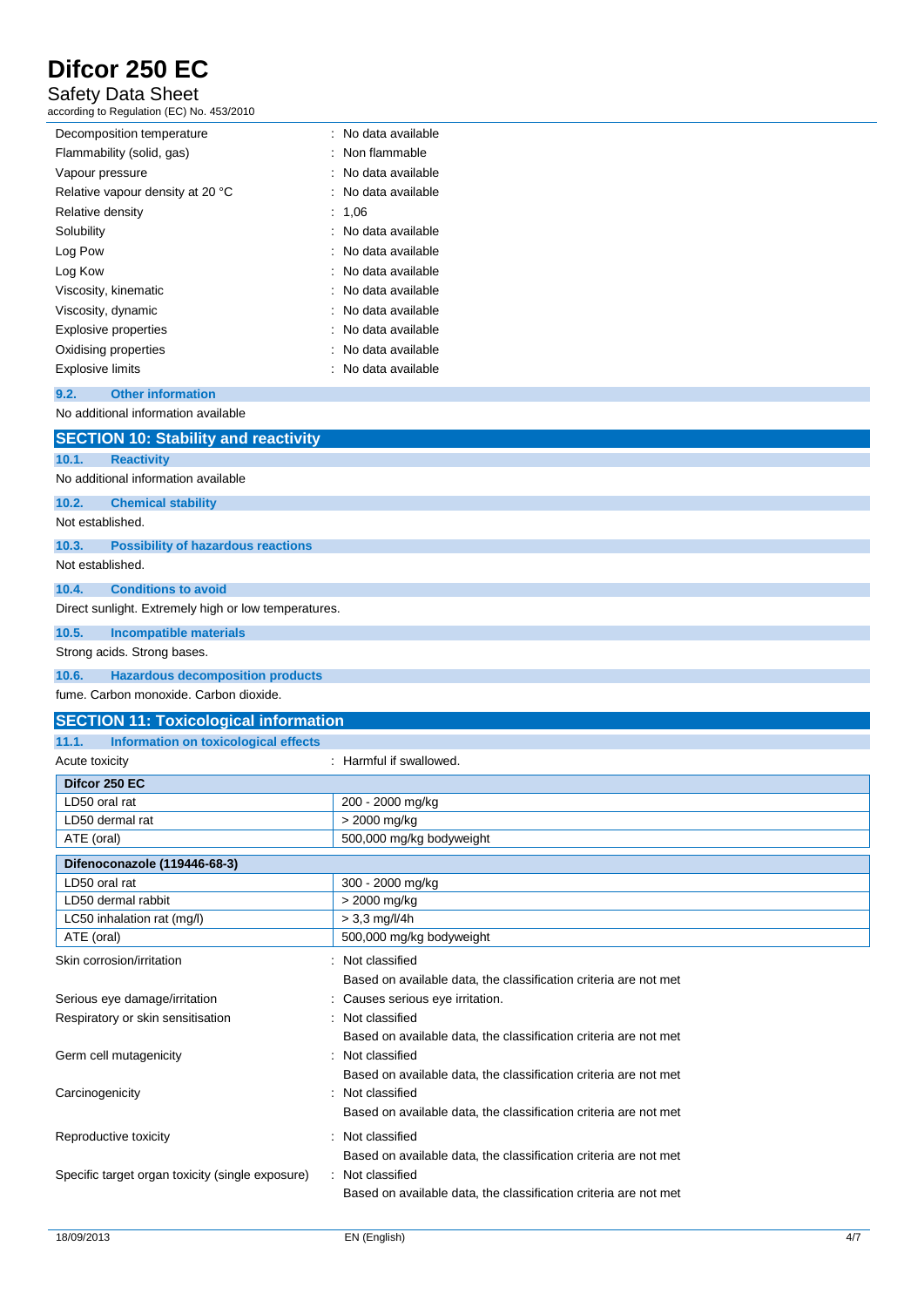#### Safety Data Sheet

according to Regulation (EC) No. 453/2010

| Specific target organ toxicity (repeated<br>exposure)  | : Not classified<br>Based on available data, the classification criteria are not met |
|--------------------------------------------------------|--------------------------------------------------------------------------------------|
| Aspiration hazard                                      | : May be fatal if swallowed and enters airways.                                      |
| Potential Adverse human health effects and<br>symptoms | Based on available data, the classification criteria are not met.                    |

| <b>SECTION 12: Ecological information</b> |                                                   |  |
|-------------------------------------------|---------------------------------------------------|--|
| 12.1.<br><b>Toxicity</b>                  |                                                   |  |
| Difcor 250 EC                             |                                                   |  |
| LC50 fishes 1                             | 1 - 10 mg/l (96 h) Oncorhynchus mykiss            |  |
| EC50 Daphnia 1                            | 1 - 10 mg/l (48 h) Daphnia magna                  |  |
| ErC50 (algae)                             | I - 10 mg/l (72h) Pseudokirchneriella subcapitata |  |
| Difenoconazole (119446-68-3)              |                                                   |  |
| LC50 fishes 1                             | $<$ 1 mg/l                                        |  |
| EC50 Daphnia 1                            | $<$ 1 mg/l                                        |  |
| ErC50 (algae)                             | $<$ 1 mg/l                                        |  |

| 12.2.<br><b>Persistence and degradability</b> |                                                         |  |
|-----------------------------------------------|---------------------------------------------------------|--|
| Difcor 250 EC                                 |                                                         |  |
| Persistence and degradability                 | Not established.                                        |  |
| Difenoconazole (119446-68-3)                  |                                                         |  |
| Persistence and degradability                 | May cause long-term adverse effects in the environment. |  |
| <b>Bioaccumulative potential</b><br>12.3.     |                                                         |  |
| Difcor 250 EC                                 |                                                         |  |
| Bioaccumulative potential                     | Not established.                                        |  |
| Difenoconazole (119446-68-3)                  |                                                         |  |
| Bioaccumulative potential                     | Not established.                                        |  |
| 12.4.<br><b>Mobility in soil</b>              |                                                         |  |
| No additional information available           |                                                         |  |

| 12.5.                                         | <b>Results of PBT and vPvB assessment</b> |  |
|-----------------------------------------------|-------------------------------------------|--|
| Difcor 250 EC                                 |                                           |  |
| PBT: not relevant – no registration required  |                                           |  |
| vPvB: not relevant - no registration required |                                           |  |
| $\sim$                                        |                                           |  |

**12.6. Other adverse effects**

: Avoid release to the environment

| <b>SECTION 13: Disposal considerations</b> |                                                                                                |
|--------------------------------------------|------------------------------------------------------------------------------------------------|
| <b>Waste treatment methods</b><br>13.1.    |                                                                                                |
| Waste disposal recommendations             | : Dispose in a safe manner in accordance with local/national regulations.                      |
| Ecology - waste materials                  | : Avoid release to the environment.                                                            |
| <b>SECTION 14: Transport information</b>   |                                                                                                |
| In accordance with ADR / RID / IMDG / IATA |                                                                                                |
| <b>UN number</b><br>14.1.                  |                                                                                                |
| UN-No                                      | : 3082                                                                                         |
| UN-No.(IATA)                               | : 3082                                                                                         |
| UN-No. (IMDG)                              | : 3082                                                                                         |
| 14.2.<br>UN proper shipping name           |                                                                                                |
| Proper Shipping Name                       | : ENVIRONMENTALLY HAZARDOUS SUBSTANCE, LIQUID, N.O.S.                                          |
| Transport document description             | : UN 3082 ENVIRONMENTALLY HAZARDOUS SUBSTANCE, LIQUID, N.O.S. (difenoconazole),<br>9, III, (E) |
| 14.3.<br><b>Transport hazard class(es)</b> |                                                                                                |
| Class (UN)                                 | $\cdot$ 9                                                                                      |
| Class (IATA)                               | $\cdot$ 9                                                                                      |
| Class (IMDG)                               | $\therefore$ 9                                                                                 |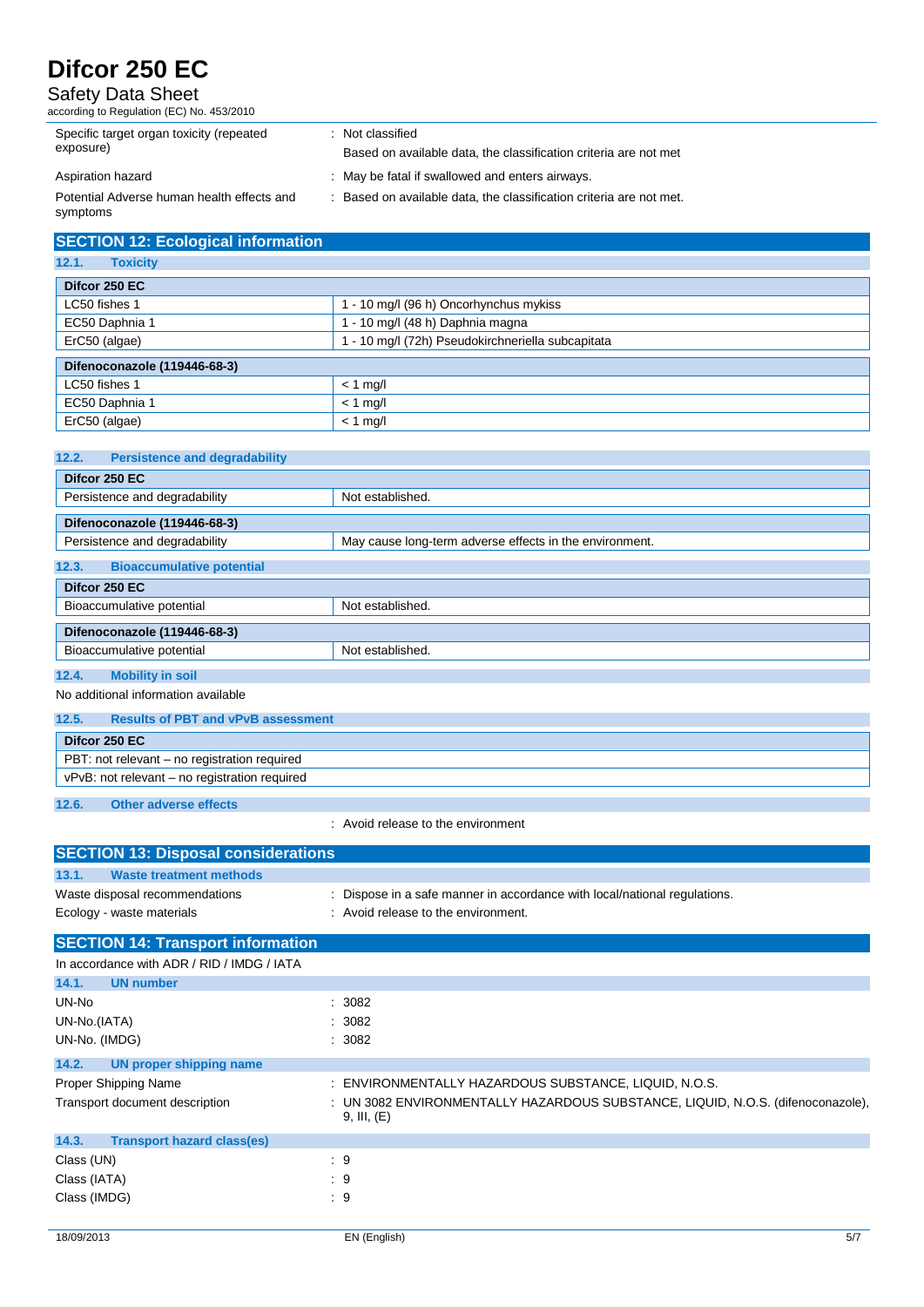### Safety Data Sheet

according to Regulation (EC) No. 453/2010

| aboording to regulation (LO) not root Lord                                        |                     |                                           |
|-----------------------------------------------------------------------------------|---------------------|-------------------------------------------|
| Hazard labels (UN)                                                                | $\therefore$ 9      |                                           |
| 14.4.<br><b>Packing group</b>                                                     |                     |                                           |
| Packing group (UN)                                                                | $\div$ III          |                                           |
| 14.5.<br><b>Environmental hazards</b>                                             |                     |                                           |
| Dangerous for the environment                                                     |                     |                                           |
| Other information                                                                 |                     | : No supplementary information available. |
| 14.6.<br><b>Special precautions for user</b>                                      |                     |                                           |
| 14.6.1.<br><b>Overland transport</b><br>Hazard identification number (Kemler No.) | : 90                |                                           |
| Classification code (UN)<br>Orange plates                                         | M <sub>6</sub><br>÷ | 90<br>3082                                |
| Special provision (ADR)                                                           |                     | 274, 335, 601                             |
| Transport category (ADR)                                                          | 3                   |                                           |
| Tunnel restriction code                                                           | E<br>÷              |                                           |
| Limited quantities (ADR)                                                          | 5L<br>÷             |                                           |

#### **14.6.2. Transport by sea**

No additional information available

#### **14.6.3. Air transport**

No additional information available

**14.7. Transport in bulk according to Annex II of MARPOL 73/78 and the IBC Code**

Not applicable

#### **SECTION 15: Regulatory information**

Excepted quantities (ADR) : E1 EAC code : •3Z

**15.1. Safety, health and environmental regulations/legislation specific for the substance or mixture**

#### **15.1.1. EU-Regulations**

No REACH Annex XVII restrictions

Contains no REACH candidate substance

#### **15.1.2. National regulations**

No additional information available

#### **15.2. Chemical safety assessment**

No chemical safety assessment has been carried out

| <b>SECTION 16: Other information</b>  |                                                                                                                                                                                                                                                                                           |
|---------------------------------------|-------------------------------------------------------------------------------------------------------------------------------------------------------------------------------------------------------------------------------------------------------------------------------------------|
| Data sources                          | : REGULATION (EC) No 1272/2008 OF THE EUROPEAN PARLIAMENT AND OF THE<br>COUNCIL of 16 December 2008 on classification, labelling and packaging of substances and<br>mixturejs, amending and repealing Directives 67/548/EEC and 1999/45/EC, and amending<br>Regulation (EC) No 1907/2006. |
| Other information                     | : None.                                                                                                                                                                                                                                                                                   |
| Full text of R-, H- and EUH-phrases:: |                                                                                                                                                                                                                                                                                           |
| Acute Tox. 4 (Oral)                   | Acute toxicity (oral), Category 4                                                                                                                                                                                                                                                         |
| <b>Aquatic Chronic 2</b>              | Hazardous to the aquatic environment - Chronic Hazard, Category 2                                                                                                                                                                                                                         |
|                                       |                                                                                                                                                                                                                                                                                           |